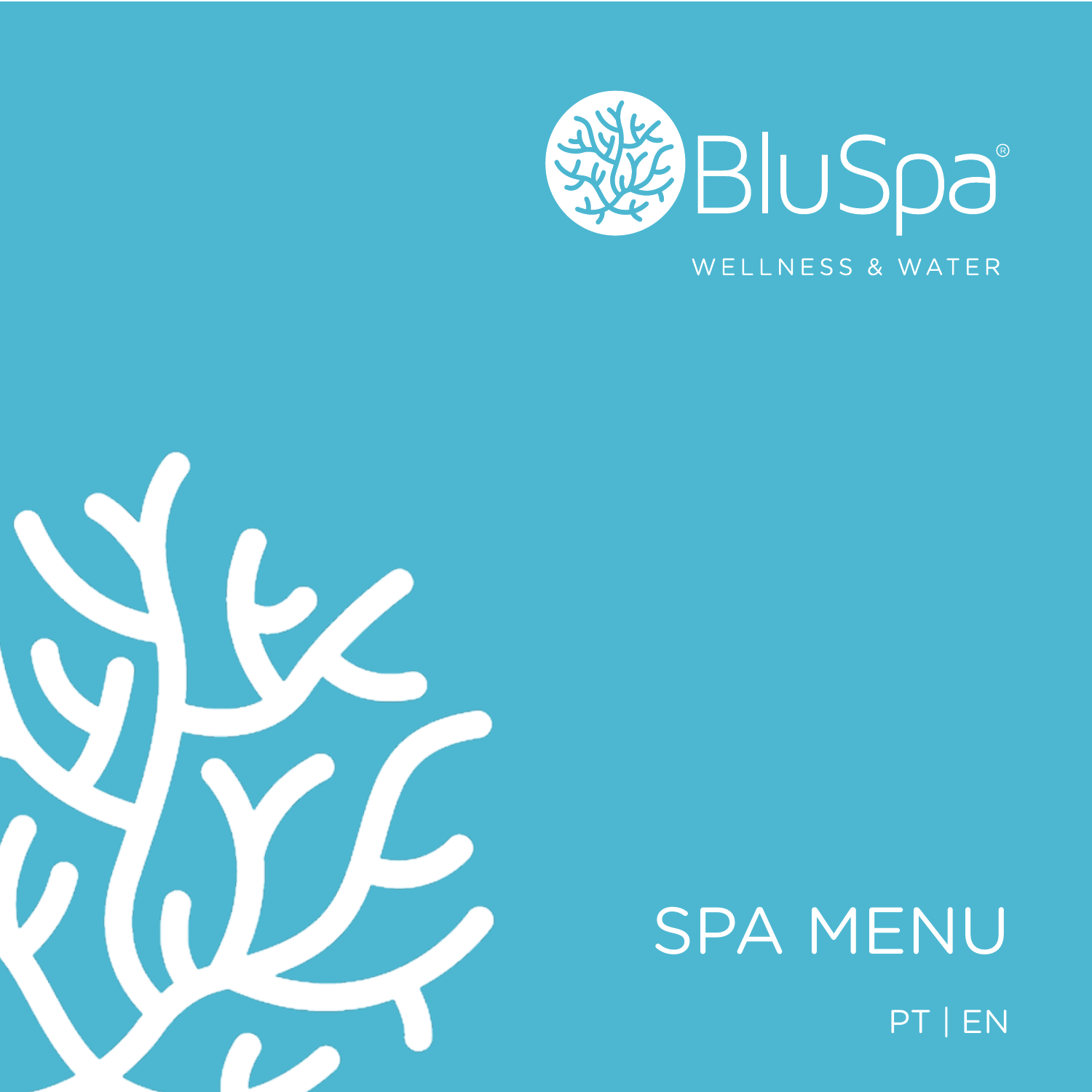## Informação Geral General Info

### HORÁRIO DO SPA

DE SEGUNDA A DOMINGO, INCLUINDO FERIADOS - 10H00 ÀS 20H00 TRATAMENTOS DISPONÍVEIS ATÉ ÀS 21H00

#### ACESSO AO CIRCUITO AQUA

O ACESSO SERÁ GRATUITO CASO MARQUE UM RITUAL.

#### HÓSPEDES - 13,50€

PARA SUA COMODIDADE DESÇA AO SPA COM O SEU FATO DE BANHO, TOUCA, ROUPÃO E CHINELOS. CASO NECESSITE, PODERÁ ADQUIRIR TOUCA E CHINELOS NA RECEÇÃO DO SPA. SER-LHE-Á FORNECIDA UMA TOALHA PARA USO NO CIRCUITO.

#### CLIENTES EXTERNOS - 20€

DEVERÁ TRAZER FATO DE BANHO, TOUCA E CHINELOS. CASO NECESSITE, PODERÁ ADQUIRIR TOUCA E CHINELOS NA RECEÇÃO DO SPA. TERÁ À SUA DISPOSIÇÃO UM CACIFO EQUIPADO COM ROUPÃO E TOALHA.

#### CRIANÇAS - 6,50€

ATÉ 14 ANOS, SOB SUPERVISÃO PARENTAL EM KIDS HOUR (10H00-12H00).

#### ATMOSFERA ZEN

POR FAVOR, RESPEITE O DIREITO À PRIVACIDADE E SERENIDADE DE TODOS OS CLIENTES E HÓSPEDES EM TODAS AS ÁREAS DO SPA.

#### OBJETOS PERDIDOS OU ACHADOS

O SPA NÃO SE RESPONSABILIZA POR OBJETOS DE VALOR OU JÓIAS PERDIDOS EM QUALQUER MOMENTO NO SPA. TODOS OS OBJETOS PERDIDOS SERÃO ENTREGUES NA RECEÇÃO DO HOTEL.

#### SPA SCHEDULE

MONDAY TO SUNDAY, INCLUDING HOLIDAYS - 10:00 AM TO 8:00 PM TREATMENTS AVAILABLE UNTIL 9PM

#### ACCESS TO THE WATER CIRCUIT

THE ACCESS IS FREE WHEN A RITUAL IS BOOKED.

#### GUESTS – 13,50€

FOR YOUR COMFORT, GO DOWN TO THE SPA WITH YOUR BATHING SUIT, CAP, BATHROBE AND SLIPPERS. IF NECESSARY, YOU CAN PURCHASE A CAP AND SLIPPERS AT THE SPA RECEPTION. YOU WILL BE PROVIDED WITH A TOWEL FOR USE ON THE CIRCUIT.

#### NON-HOTEL GUESTS – 20€

YOU MUST BRING A BATHING SUIT, CAP AND SLIPPERS. IF NECESSARY, YOU CAN PURCHASE A CAP AND SLIPPERS AT THE SPA RECEPTION. YOU WILL HAVE AT YOUR DISPOSAL A LOCKER EQUIPPED WITH A BATHROBE AND TOWEL.

#### CHILDREN - 6,50€

UNTIL 14 YEARS OLD, UNDER PARENTAL SUPERVISION AT KIDS HOUR (10AM-12PM).

#### ZEN ATMOSPHERE

PLEASE RESPECT THE RIGHT TO PRIVACY AND SERENITY OF ALL SPA CLIENTS AND GUESTS IN ALL OF THE SPA AREAS.

#### LOST AND FOUND

THE SPA IS NOT RESPONSIBLE AT ANY TIME FOR VALUABLE OBJECTS OR JEWELLERY LOST IN THE SPA. ALL LOST PROPERTY SHOULD BE HANDED IN TO THE HOTEL RECEPTION.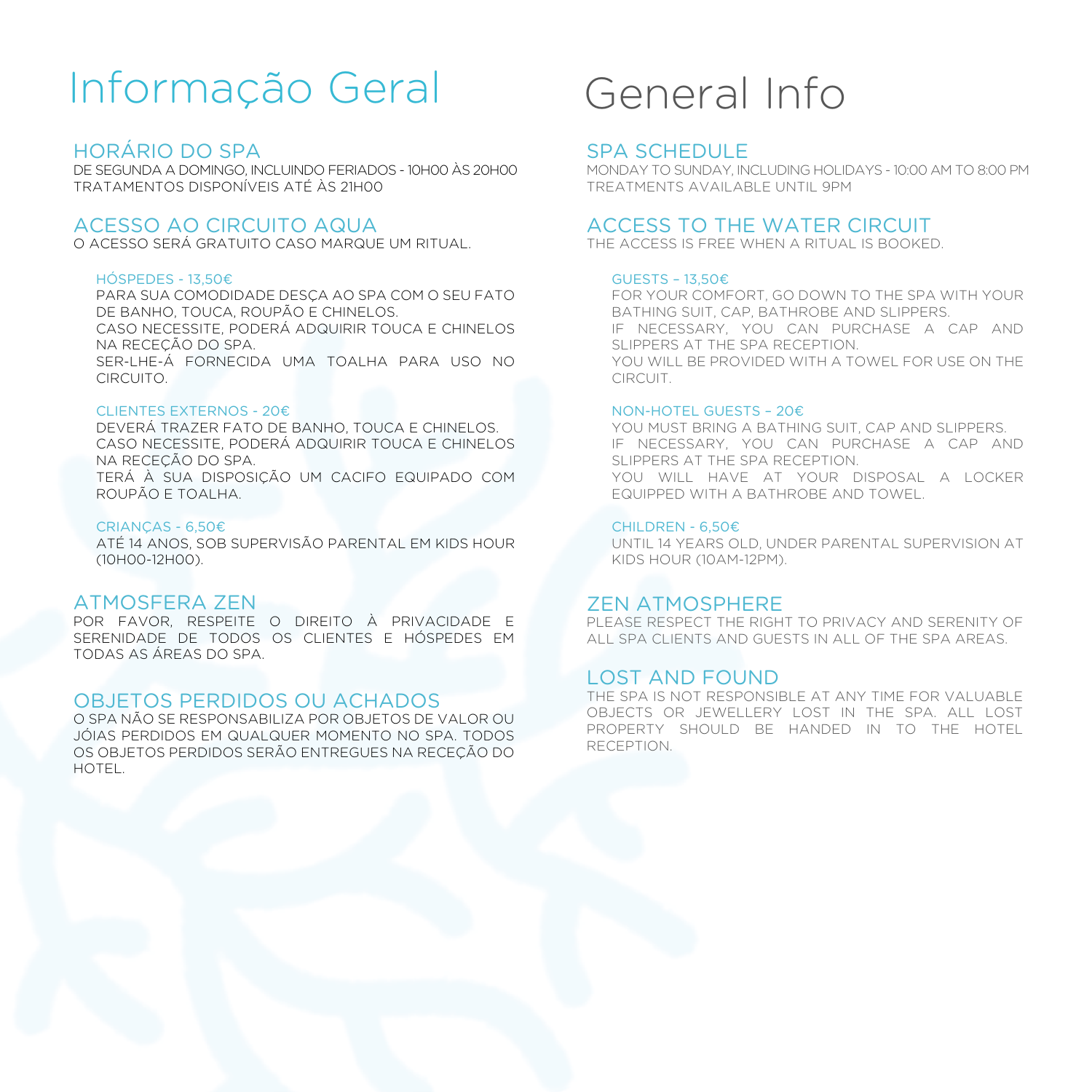

### Mar de Tranquilidade | Sea of Tranquility

O Blu Spa acredita que experiências de spa fantásticas são atingidas através da criação de uma perfeita atmosfera de cocooning.

Tendo como ponto de partida os benefícios da cosmética de biotecnologia marinha, a intuição dos nossos terapeutas e um spa design diferenciador, tudo o que fazemos resulta da motivação e da paixão em criar momentos únicos de bem-estar.

Ajudamo-lo a sentir-se saudável, relaxado e equilibrado.

Blu Spa believes that amazing spa experiences are achieved by creating the perfect cocooning atmosphere.

From the benefits of cosmetic marine biotechnology, the intuition of therapists and spa design, everything we do is geared to improve your well-being so that stress can float away.

We will help you feel healthy, relaxed and balanced.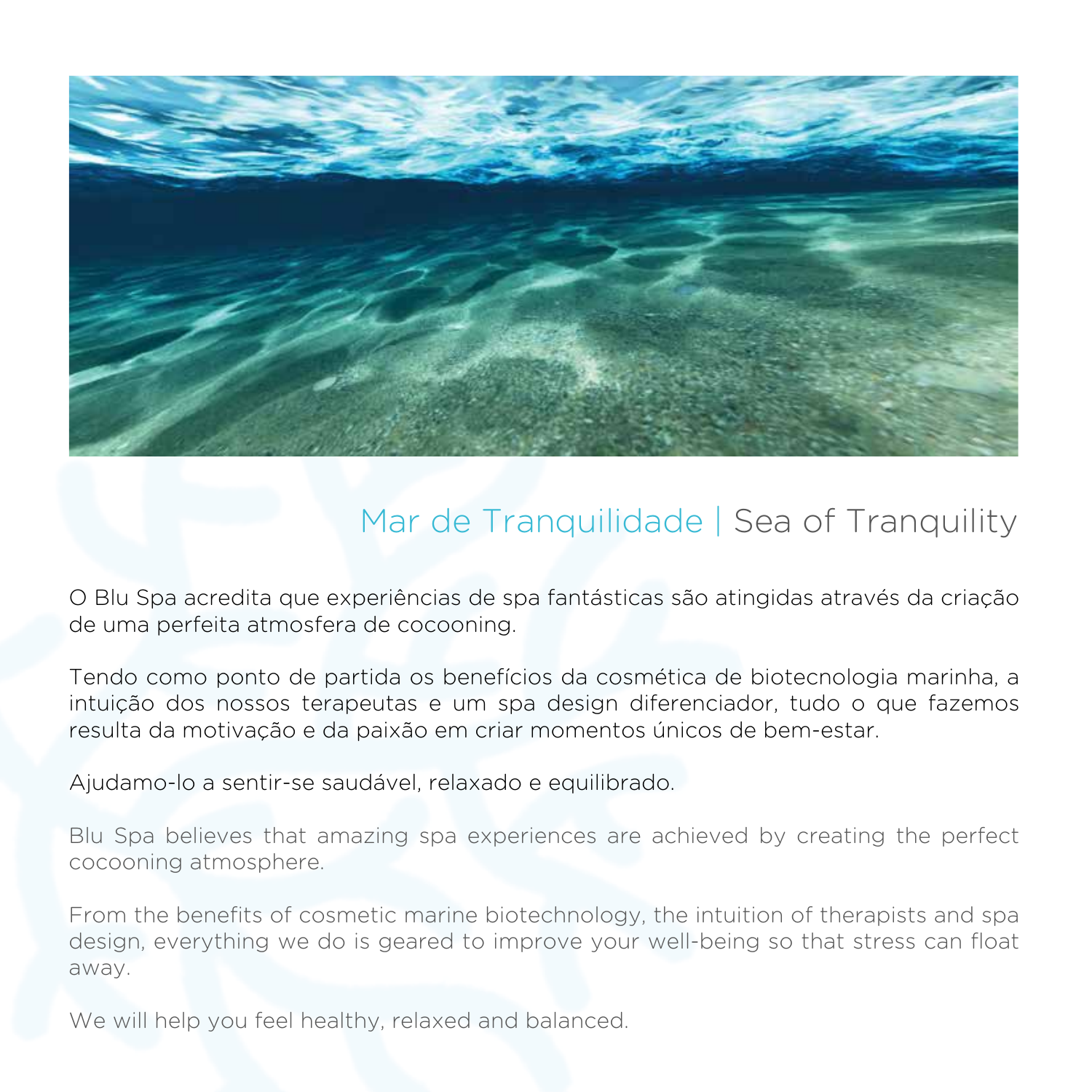### As nossas marcas | Our brands



UMA DAS POUCAS MARCAS SPA NO MUNDO A DOMINAR A BIOTECNOLOGIA MARINHA NA PRODUÇÃO DE INGREDIENTES NATURAIS COMPLETAMENTE INOVADORES, UTILIZANDO MÉTODOS DE ALTA TECNOLOGIA RESPEITANDO O MEIO AMBIENTE.

ONE OF THE FEW COSMETIC SPA BRANDS IN THE WORLD TO MASTER MARINE BIOTECHNOLOGY TO PRODUCE COMPLETELY NEW AND NATURAL INGREDIENTS USING HIGH-TECH AND ENVIRONMENTALLY FRIENDLY METHODS.



WORLD LEADER IN OXYGEN SKINCARE

MARCA SUIÇA LÍDER MUNDIAL EM OXIGÉNIO ATIVO COM DUAS PATENTES MUNDIAIS, É INTERNACIONALMENTE RECONHECIDA PELA SUA EFICÁCIA E RAPIDEZ NO TRATAMENTO DA PELE. ESTA MARCA É RECONHECIDA PELA COMUNIDADE MÉDICA E A PREFERÊNCIA DE PERSONALIDADES COMO: SIR ELTON JOHN, MADONNA, VICTORIA BECKHAM, UMA THURMAN E MAIS RECENTEMENTE A PRINCESA KATE MIDDLETON.

SWISS BRAND, WORLD LEADER IN ACTIVE OXYGEN, WITH TWO WORLD PATENTS AND INTERNATIONALY KNOWN FOR ITS EFFECTIVENESS AND FAST RESULTS IN THE TREATMENT OF THE SKIN. THE BRAND IS RECOGNIZED BY THE MEDICAL COMMUNITY AND THE PREFERENCE OF PERSONALITIES SUCH AS: SIR ELTON JOHN , MADONNA , VICTORIA BECKHAM , UMA THURMAN AND MORE RECENTLY THE PRINCESS KATE MIDDLETON .

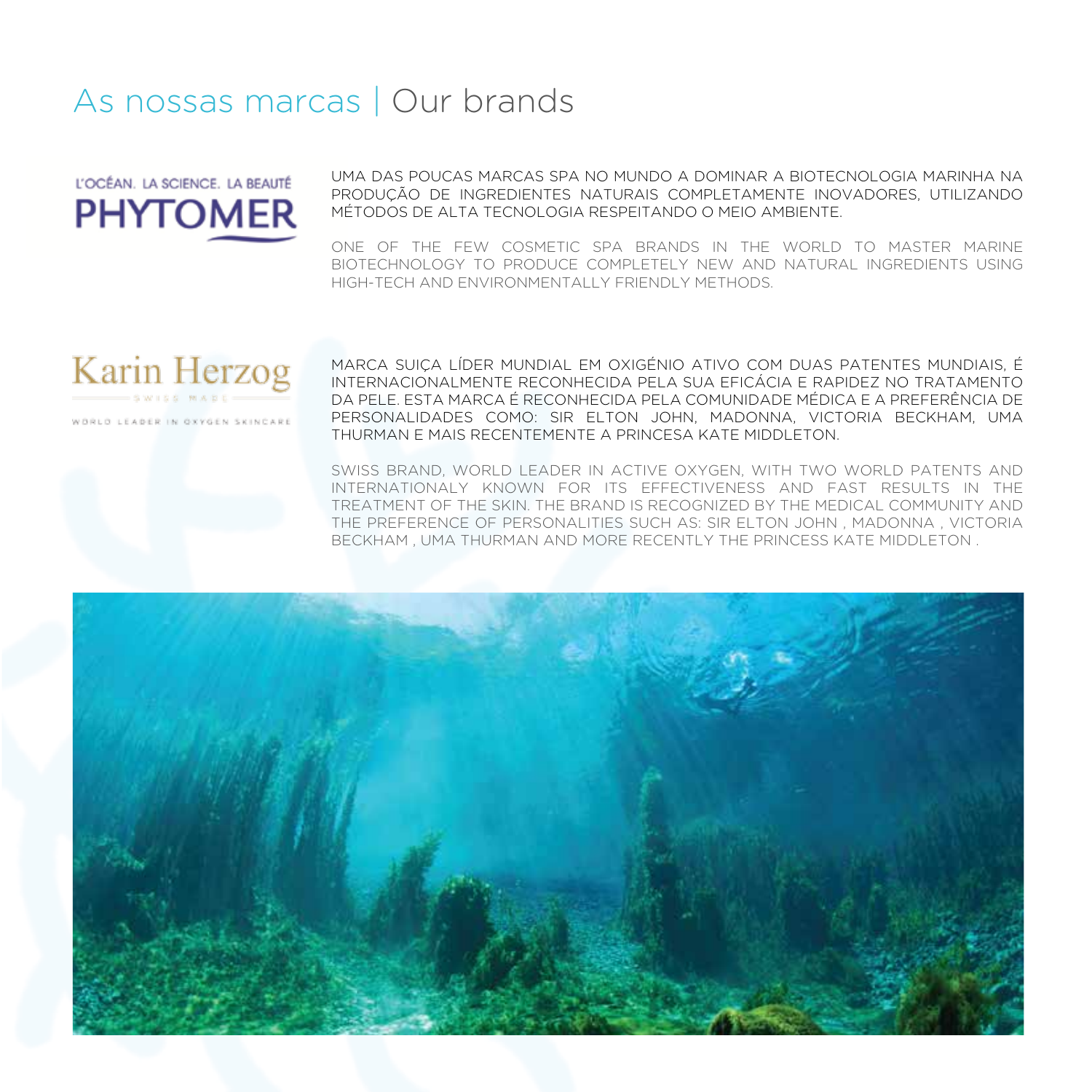## O melhor tempo na vida é Blu The best time in life is Blu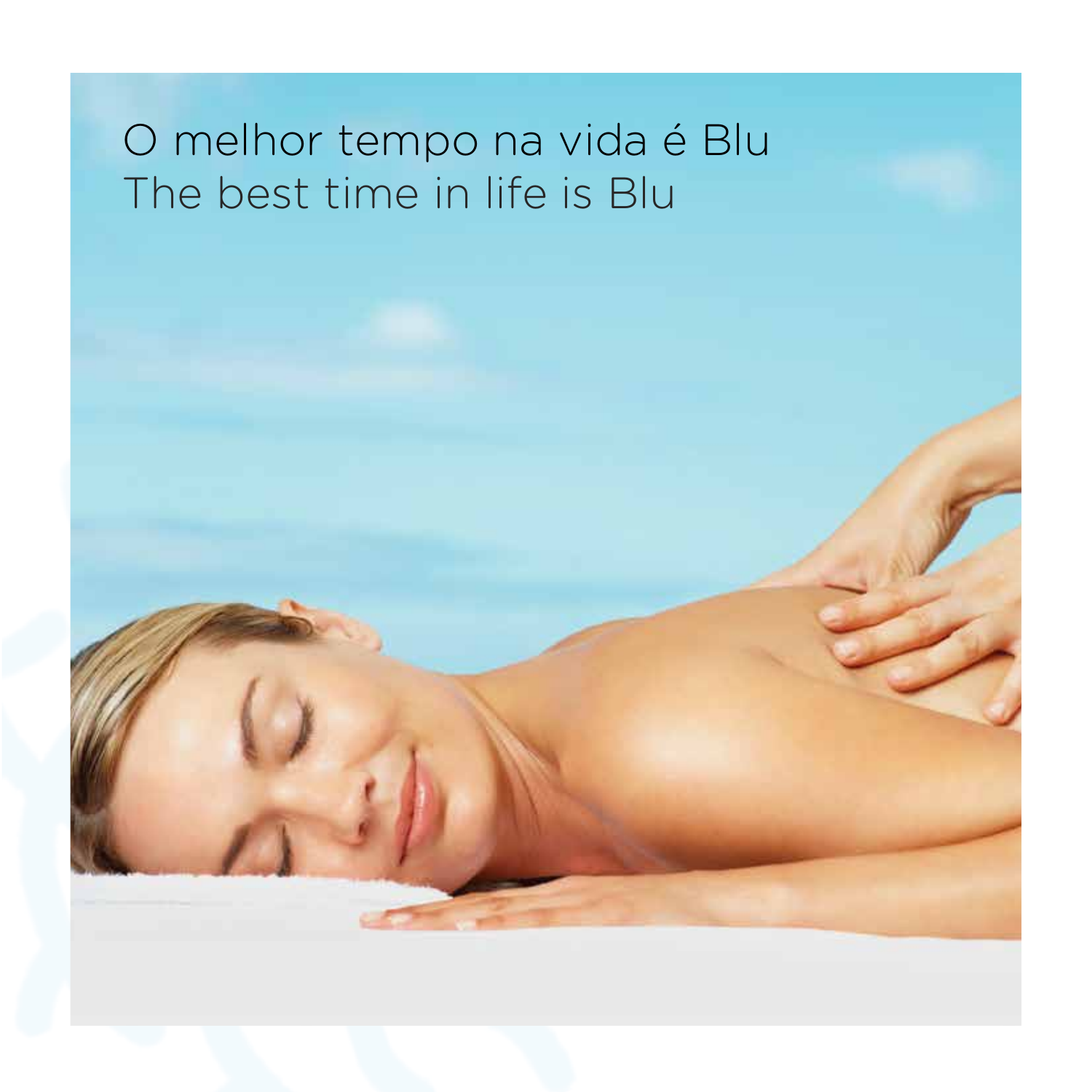## Os nossos Rituais Our Rituals

### BLU MOON 55min. | 160€

MASSAGEM EXCLUSIVA PARA CASAL, INSPIRADA NO MÉTODO TERAPÊUTICO (LOMI LOMI) DAS ANTIGAS CULTURAS DO HAVAI. É A COMBINAÇÃO PERFEITA ENTRE O TRABALHO ENERGÉTICO E O RELAXAMENTO PROFUNDO. REVELA-SE UMA VIAGEM SENSORIAL E HOLÍSTICA PARA PARTILHAR A DOIS.

AN EXCLUSIVE COUPLES MASSAGE INSPIRED BY THE THERAPEUTIC METHOD (LOMI LOMI) OF THE ANCIENT CULTURES OF HAWAL IT IS THE PERFECT COMBINATION OF ENERGY WORK AND DEEP RELAXATION. PROVES TO BE A SENSORY AND HOLISTIC JOURNEY, TO SHARE WITH YOUR BELOVED ONE.

### DEEP BLU 55min. | 80€

UMA MASSAGEM DE PRESSÃO MÉDIA A FORTE QUE UTILIZA UM SERUM RELAXANTE À BASE DE LAVANDA MARITIMA NAS COSTAS PARA AJUDAR A ALIVIAR A TENSÃO MUSCULAR E UM SERUM DRENANTE NAS PERNAS PARA MELHORAR A CIRCULAÇÃO E REDUZIR O INCHAÇO DEVIDO AOS BENEFÍCIOS DA CLORELA.

A MEDIUM TO STRONG PRESSURE MASSAGE THAT USES A RELAXING SERUM WITH MARINE LAVENDER ON THE BACK TO HELP EASE MUSCLE TENSION AND A DRAINING SERUM ON THE LEGS TO IMPROVE CIRCULATION AND REDUCE SWELLING DUE TO THE BENEFITS OF CHLORELLA.

### BLU HOLISTIC 55/ 85\*min. | 80/ 99€

A PERFEITA COMBINAÇÃO DE AFLORAMENTOS, PRESSÕES E ESTIRAMENTOS, NUMA MASSAGEM DE INSPIRAÇÃO TAILANDESA, COM BOLUS DE MAR E LAVANDA AQUECIDOS, PARA ELIMINAR CONTRATURAS, UMA A UMA. OPÇÃO: COM ESFOLIAÇÃO MARINHA.

THROUGH SOFT EFFLEURAGE STROKES, TARGETED PRESSURE, AND STRETCHING, THIS THAI-INSPIRED MASSAGE ELIMINATES AREAS OF TENSION ONE BY ONE USING THE GENTLE HEAT OF WARMED SEA BOLUSES. OPTIONAL: SEA SALT SCRUB.

> \*OPÇÃO COM ESFOLIAÇÃO \*EXFOLIATION OPTION

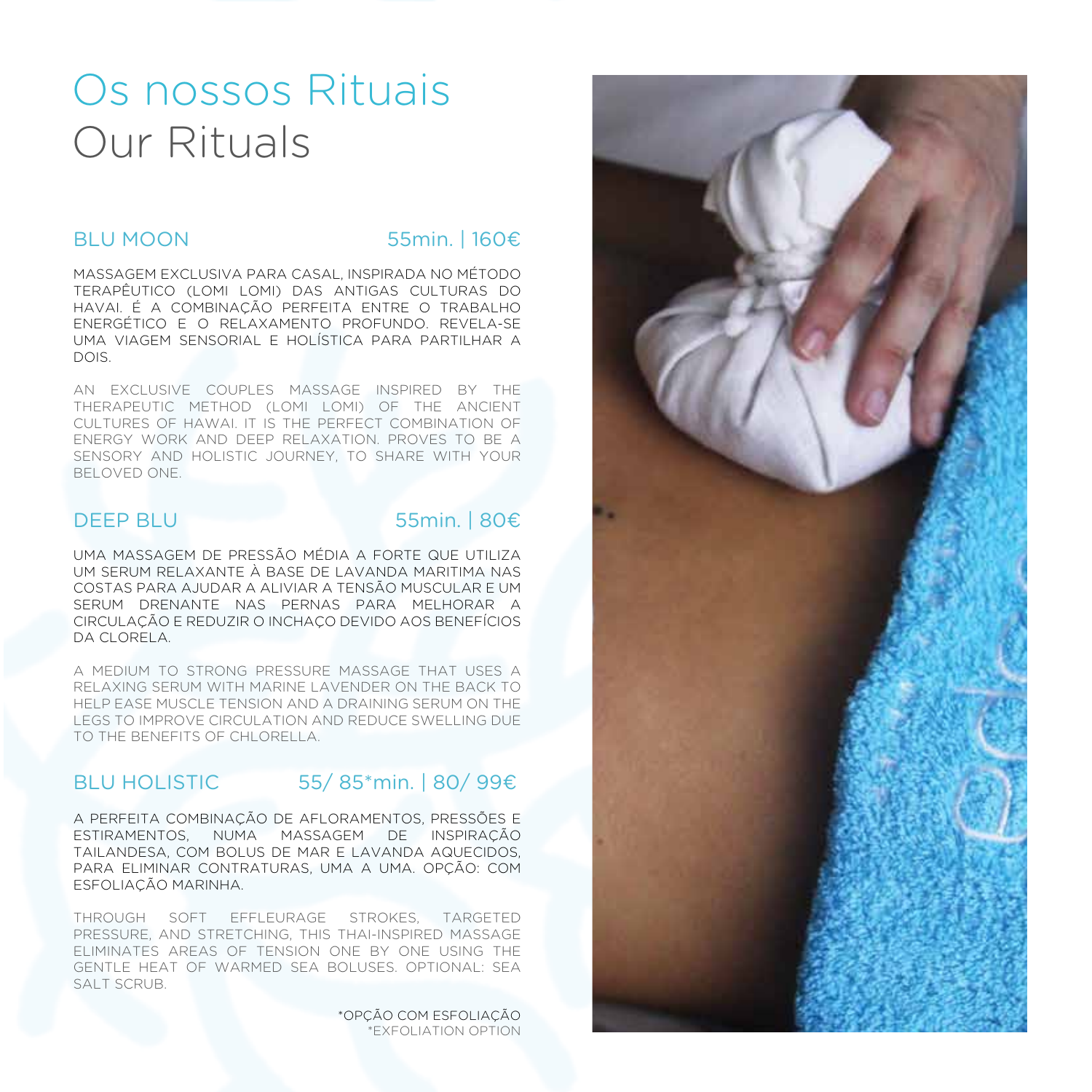## Massagens Massage

### OLIGOMER® SPA 55\*/ 85min. | 80/ 99€

UMA VIAGEM HOLÍSTICA AO ADN MARINHO. PROFUNDAMENTE RELAXANTE E RE-ENERGIZANTE, ESTE TRATAMENTO COMBINA UMA ESFOLIAÇÃO E UMA FANTÁSTICA MASSAGEM COM OLIGOMER.

AN HOLISTIC JOURNEY TO THE MARINE DNA. DEEPLY RELAXING AND RE-ENERGIZING, THIS TREATMENT COMBINES AN EXFOLIATION AND AN AMAZING MASSAGE, WITH OLIGOMER.

> \*APENAS MASSAGEM \*ONLY MASSAGE

#### HOT & COLD STONE MASSAGE 85min. | 95€

MASSAGEM HOLÍSTICA COM PEDRAS VULCÂNICAS AQUECIDAS, QUE PROVOCA UMA EXTRAORDINÁRIA SENSAÇÃO DE BEM-ESTAR E RELAXAMENTO PROFUNDO. O RITUAL TERMINA COM UMA MASSAGEM DE PEDRAS FRIAS SOBRE O ROSTO PARA UM EFEITO DE CONTRASTE ENERGÉTICO E DE LIFTING.

A HOLISTIC MASSAGE USING VOLCANIC HOT STONES, THAT PROMOTES AN EXTRAORDINARY FEELING OF WELL-BEING AND DEEP RELAXATION. THE RITUAL ENDS WITH A COLD STONE FACE MASSAGE FOR AN ENERGETIC CONTRAST EFFECT AND LIFTING.

#### MOTHER-TO-BE 70min. | 85€

CUIDADOSAMENTE CRIADA PARA GRÁVIDAS E MÃES EM AMAMENTAÇÃO, UTILIZA AS MAIS SEGURAS TÉCNICAS DE RELAXAÇÃO PARA AJUDAR A LIBERTAR AS TENSÕES LOMBARES. TÉCNICAS DE DRENAGEM LINFÁTICA SÃO UTILIZADAS PARA ALIVIAR O PESO E A RETENÇÃO DE LÍQUIDOS DAS SUAS PERNAS.

CAREFULLY DESIGNED FOR PREGNANT AND NURSING MOTHERS. USES SAFE RELAXATION TECHNIQUES TO HELP RELIEVE BACKACHE AND LYMPHATIC DRAINAGE TECHNIQUES TO RELIEVE FLUID RETENTION AND WEIGHT OF YOUR LEGS.



### RELAX MASSAGE 45/ 85min. | 60/ 90€

UMA EXCLUSIVA MASSAGEM COM ÓLEOS ESSENCIAIS PARA DESCONTRAIR E DESFRUTAR DE UM MOMENTO 100% RELAXANTE. CORPO, MENTE E ESPÍRITO EM EQUILÍBRIO TOTAL.

A UNIQUE ANTI-STRESS MASSAGE WITH RELAXING ESSENTIAL OILS. DISCONNECT AND ENJOY A PURE MOMENT OF DEEP RELAXATION. BODY, MIND AND SPIRIT IN TOTAL BALANCE.

#### DEEP TISSUE MASSAGE 30/ 55min. | 50/ 75€

UMA MASSAGEM DE TECIDOS PROFUNDOS CONCEBIDA PARA O ALÍVIO DAS ZONAS DE TENSÃO MUSCULAR E STRESS, COMBINA ÓLEOS ESSENCIAIS COM TÉCNICAS PERSONALIZADAS ÀS NECESSIDADES ESPECÍFICAS DE CADA CLIENTE.

A DEEP TISSUE MASSAGE CONCEIVED TO RELIEVE STRESS AND MUSCLE TENSION. COMBINES ESSENTIAL OILS AND TAILORED TECHNIQUES TO SUIT THE CLIENTS INDIVIDUAL NEEDS.

#### AYURVEDIC 55min. | 80€

É UMA MASSAGEM ORIUNDA DA MEDICINA TRADICIONAL INDIANA, QUE ESTIMULA OS MÚSCULOS E A CIRCULAÇÃO SANGUÍNEA, LIBERTANDO TOXINAS. PROPORCIONA UMA MAIOR FLEXIBILIDADE DO CORPO E AUMENTA A MOBILIDADE NAS ARTICULAÇÕES.

MASSAGE DERIVING FROM TRADITIONAL INDIAN MEDICINE THAT STIMULATES THE MUSCLES AND BLOOD CIRCULATION. RELEASING TOXINS. IT IMPROVES FLEXIBILITY TO THE BODY AND INCREASES THE MOBILITY OF JOINTS.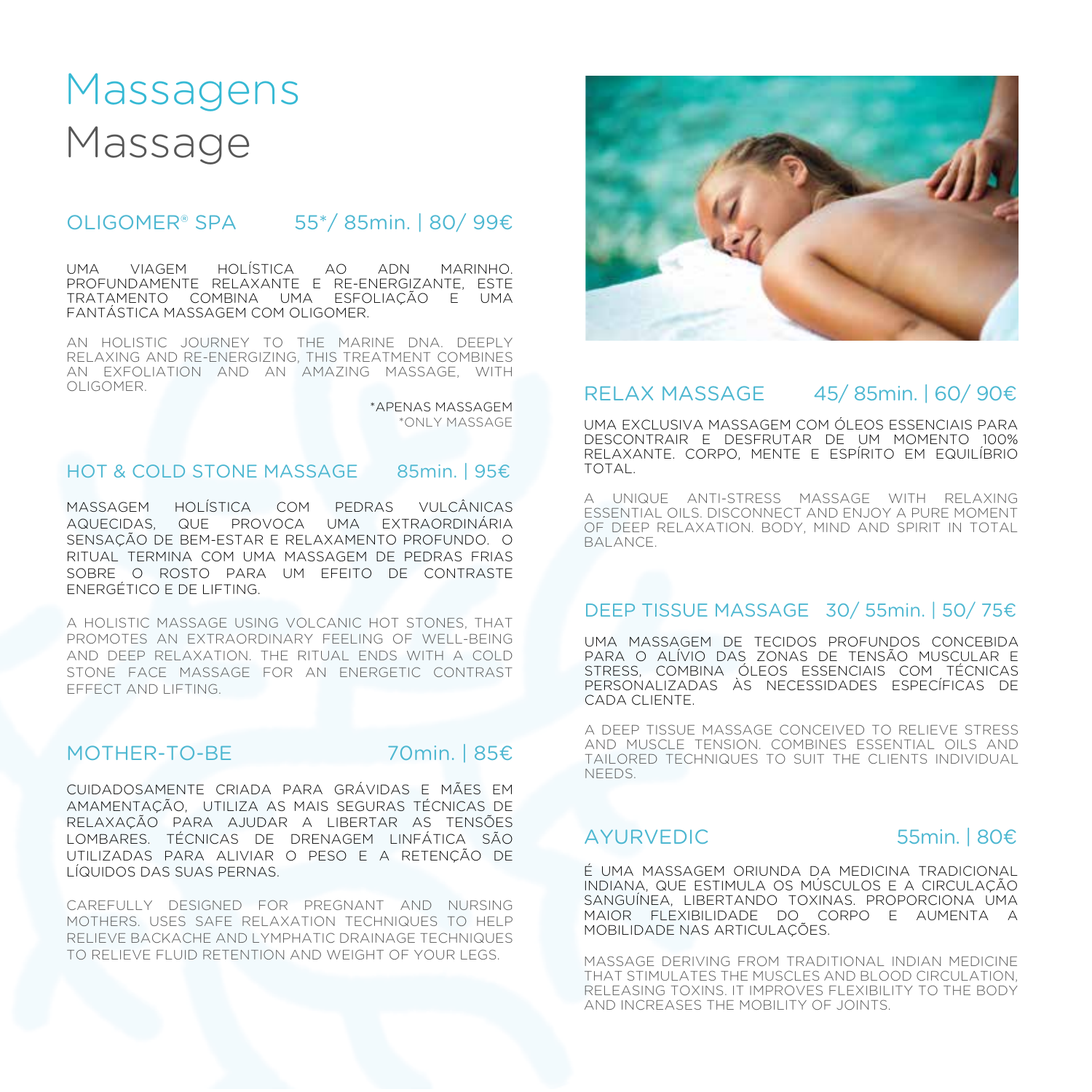## Tratamentos Corporais Body Treatments

SEA SALT SCRUB 30min. | 40€ UMA ESFOLIAÇÃO SUBLIME DE CRISTAIS DE SAIS MARINHOS COM APLICAÇÃO FINAL DE CREME ULTRA-HIDRATANTE PARA UMA PELE SUAVE E SEDOSA.

AN EXFOLIATION WITH SEA SALT CRYSTALS ENDING WITH A MASSAGE WITH A HIGHLY MOISTURIZING CREAM FOR SMOOTH AND SILKY SKIN. 40min. | 50€

UM TRATAMENTO QUE UTILIZA OS BENEFÍCIOS DO MENTOL E DA CENTELHA ASIÁTICA PARA DESCONGESTIONAR E ACTIVAR A MICROCIRCULAÇÃO SANGUINEA. IDEAL PARA ALIVIO DAS PERNAS CANSADAS.

A TREATMENT WITH THE BENEFITS OF MINT AND GOTU KOLA TARGETED TO DECONGEST AND ACTIVATE BLOOD MICROCIRCULATION. IDEAL TO COMFORT AND RELIEVE TIRED LEGS.

### DETOX TREATMENT 45/ 80min. | 60/ 90€

DEVIDO ÀS SUAS PROPRIEDADES NATURAIS, O SAL DA LAMINÁRIA AJUDA A DESINTOXICAR E PURIFICAR O CORPO. O TRATAMENTO INCLUI UMA ESFOLIAÇÃO CORPORAL SEGUIDA DE ENVOLVIMENTO (DETOX OU ADELGAÇANTE), E TERMINA COM MASSAGEM ESPECIFICA. OPÇÃO: APENAS A MASSAGEM.

DUE ITS NATURALLY DETOXIFYING PROPERTIES, EPSON SALT WILL HELP PURIFY YOUR BODY. THIS TREATMENT INCLUDES A SCRUB, FOLLOWED BY A SLIMING OR DETOX ENVELOPMENT AND MASSAGE. OPTION: ONLY MASSAGE.

### DRAINING & TONING 30/55min. | 40/ 70€

MASSAGEM DRENANTE E TONIFICANTE COM CHÁ VERDE E VITAMINA B12 PARA ELIMINAR TOXINAS, ADELGAÇAR E TONIFICAR O CORPO.

A DRAINING AND TONING MASSAGE WITH GREEN TEA AND VITAMIN B12, ELIMINATES TOXINS, SLIMS AND TONES THE BODY

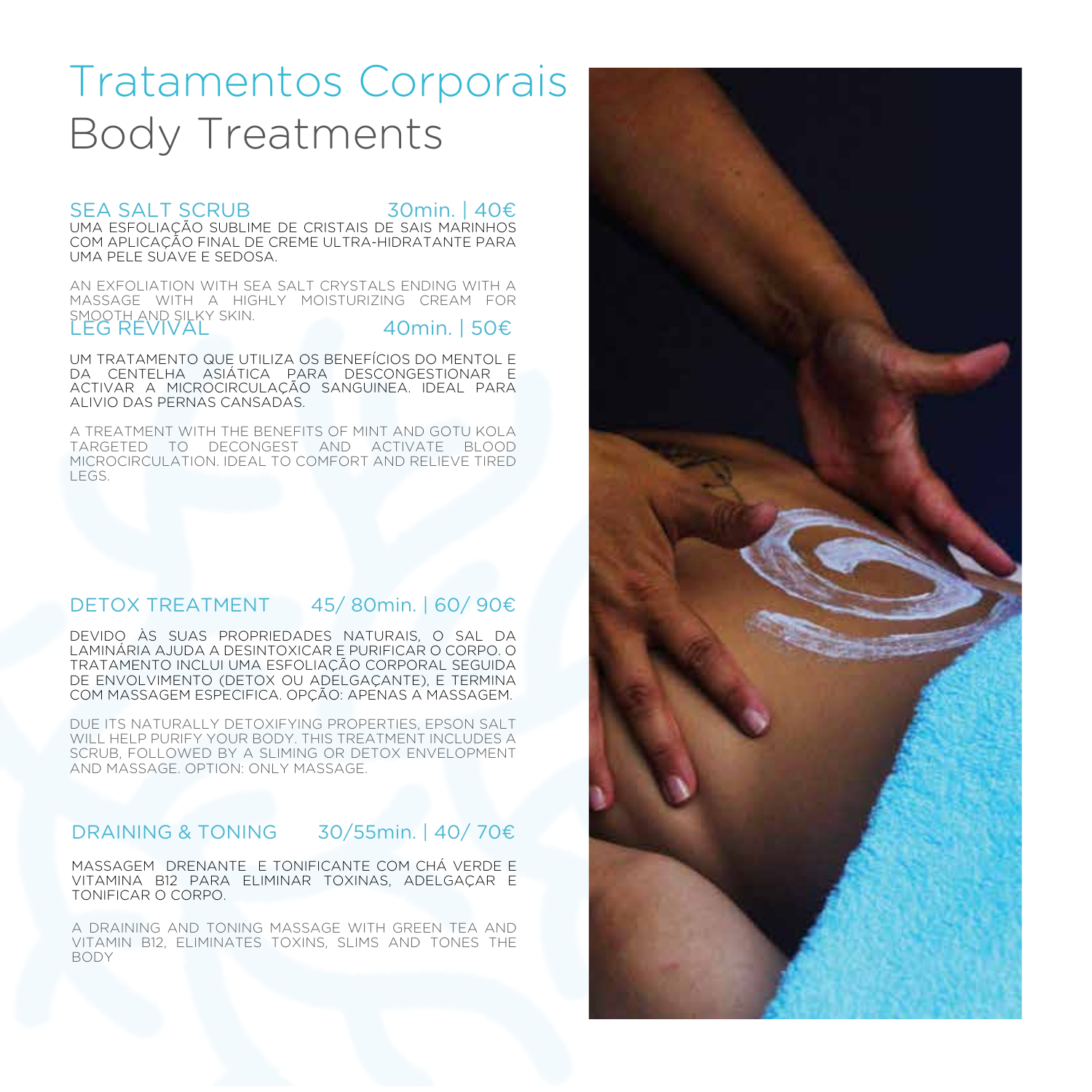## Immerge yourself in a cocoon of serenity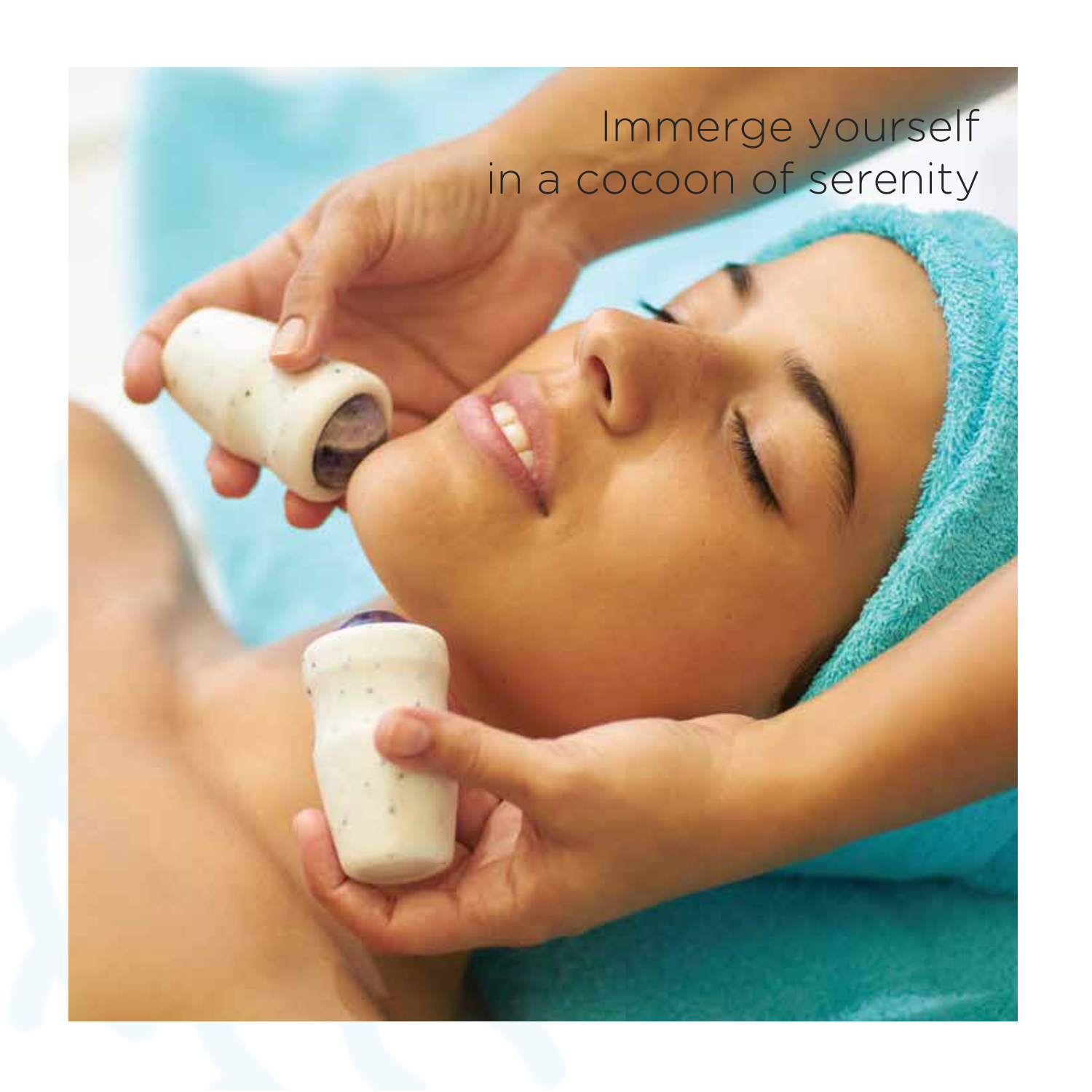## Os nossos Faciais Our Facials

#### OXYGEN HYALU-LIFT 70min. | 85€

UMA FANTÁSTICA COMBINAÇÃO DE ÁCIDO HIALURÓNICO COM OXIGÉNIO ACTIVO PARA UMA PELE FIRME E TONIFICADA! OS RESULTADOS SÃO CLINICAMENTE COMPROVADOS NA REDUÇÃO DE RUGAS PROFUNDAS, AUMENTO DA ELASTICIDADE, FIRMEZA E SUAVIDADE DA PELE.

A FANTASTIC COMBINATION OF HYALURONIC ACID WITH ACTIVE OXYGEN FOR A FIRM AND TONED SKIN! THE RESULTS ARE CLINICALLY PROVEN TO REDUCE DEEP WRINKLES INCREASE ELASTICITY, FIRMNESS AND SMOOTHNESS OF THE SKIN .

#### OXYGEN ANTI-AGEING 70min. | 80€

RITUAL FACIAL REGENERADOR QUE COMBINA A MAIS AVANÇADA FÓRMULA DE OXIGÉNIO E VITAMINA A COM A AÇÃO SUAVE, MAS EFICAZ, DAS ENZIMAS DE FRUTOS (LARANJA, TANGERINA, TORANJA E UVA). PELE HIDRATADA E VITAMINADA, VISIVELMENTE RENOVADA.

REGENERATING FACIAL RITUAL THAT COMBINES THE MOST ADVANCED OXYGEN FORMULA AND VITAMIN A WITH AN EFFECTIVE AND SMOOTH ACTION OF THE FRUIT ENZYMES(ORANGE, TANGERINE, GRAPEFRUIT AND GRAPES) . HYDRATED AND VITAMIN ENRICHED SKIN VISIBLY RENEWED.

#### OXYGEN DEEP CLEANSING 85min. | 80€

O MAIS COMPLETO RITUAL DE LIMPEZA FACIAL, QUE COMBINA A EXTRAÇÃO DE IMPUREZAS, A DESINTOXICAÇÃO E A OXIGENAÇÃO ÓTIMA PARA QUALQUER TIPO DE PELE. PELE LIMPA, TONIFICADA E LUMINOSA.

THE MOST COMPLETE DEEP CLEANSING FACIAL RITUAL, THAT COMBINES THE EXTRACTION OF IMPURITIES, THE OXYGENATION AND DETOXIFYING OF ANY SKIN TYPE. FOR A LIGHT, TONED AND CLEANSED SKIN.

#### OXYGEN PURIFYING

70min. | 75€

INDICADO PARA PELES COM ACNE OU PROBLEMÁTICAS, ESTE RITUAL GARANTE UMA EFICÁCIA SEM IGUAL. ESTE TRATAMENTO LIMPA E DESINTOXICA PROFUNDAMENTE A PELE LIBERTANDO-A DE BACTÉRIAS E IMPUREZAS, REEQUILIBRANDO A PRODUÇÃO DE OLEOSIDADE. A PELE RECUPERA A SUA CAPACIDADE DE OXIGENAÇÃO CELULAR.

TARGETING SKIN PROBLEMS SUCH AS ACNE, THIS RITUAL ENSURES EFFICIENCY WITHOUT EQUAL. THIS TREATMENT DEEPLY CLEANSES AND DETOXIFIES THE SKIN RELIEVING IT FROM IMPURITIES AND BACTERIA, REBALANCING THE NATURAL OIL PRODUCTION. THE SKIN RECOVERS ITS CAPACITY OF CELLULAR OXYGENATION.

#### OXYGEN CHOCOLATE 70min. | 75€

ALIANDO AS PROPRIEDADES ANTI-OXIDANTES DO CHOCOLATE E DO OXIGÉNIO, A PELE É NUTRIDA COM VITAMINAS E MINERAIS, COM RESULTADOS EXCECIONAIS DA PELE AO NÍVEL DA HIDRATAÇÃO E CAPACIDADE DE REJUVENESCIMENTO CELULAR.

COMBINING THE CHOCOLATE ANTIOXIDANTS AND OXYGEN PROPERTIES, THE SKIN IS NOURISHED WITH VITAMINS AND MINERALS WITH EXCEPTIONAL RESULTS IN TERMS OF SKIN HYDRATION AND CELL REJUVENATION.

### QUICK & BEAUTIFUL 45min. | 50€

IDEAL PARA DEVOLVER RAPIDAMENTE O BRILHO, OXIGENAÇÃO E ELASTICIDADE ÀS PELES CANSADAS E DESVITALIZADAS. UTILIZANDO TÉCNICAS DE ACUPRESSÃO FACIAL E UMA COMBINAÇÃO EFICAZ DE ÓLEO ESSENCIAL DE ROSA, ÁCIDO GLICÓLICO E OXIGÉNIO.

IDEAL TO QUICKLY RESTORE BRIGHTNESS, ELASTICITY AND OXYGENATION TO THE MOST TIRED AND DAMAGED SKIN. USING FACIAL PRESSURE POINT TECHNIQUES AND A SERIOUS COMBINATION OF ESSENTIAL OIL OF ROSE, GLYCOLIC ACID AND OXYGEN.

TODOS OS FACIAIS PODEM TER A OPÇÃO DE TRATAMENTOS COM LAMAS TÉRMICAS NA ZONA DAS COSTAS (15MIN | 20€). ALL OUR FACIALS HAVE THE OPTION OF SELF HEATING MUD TREATMENT ON THE BACK (15MIN | 20€).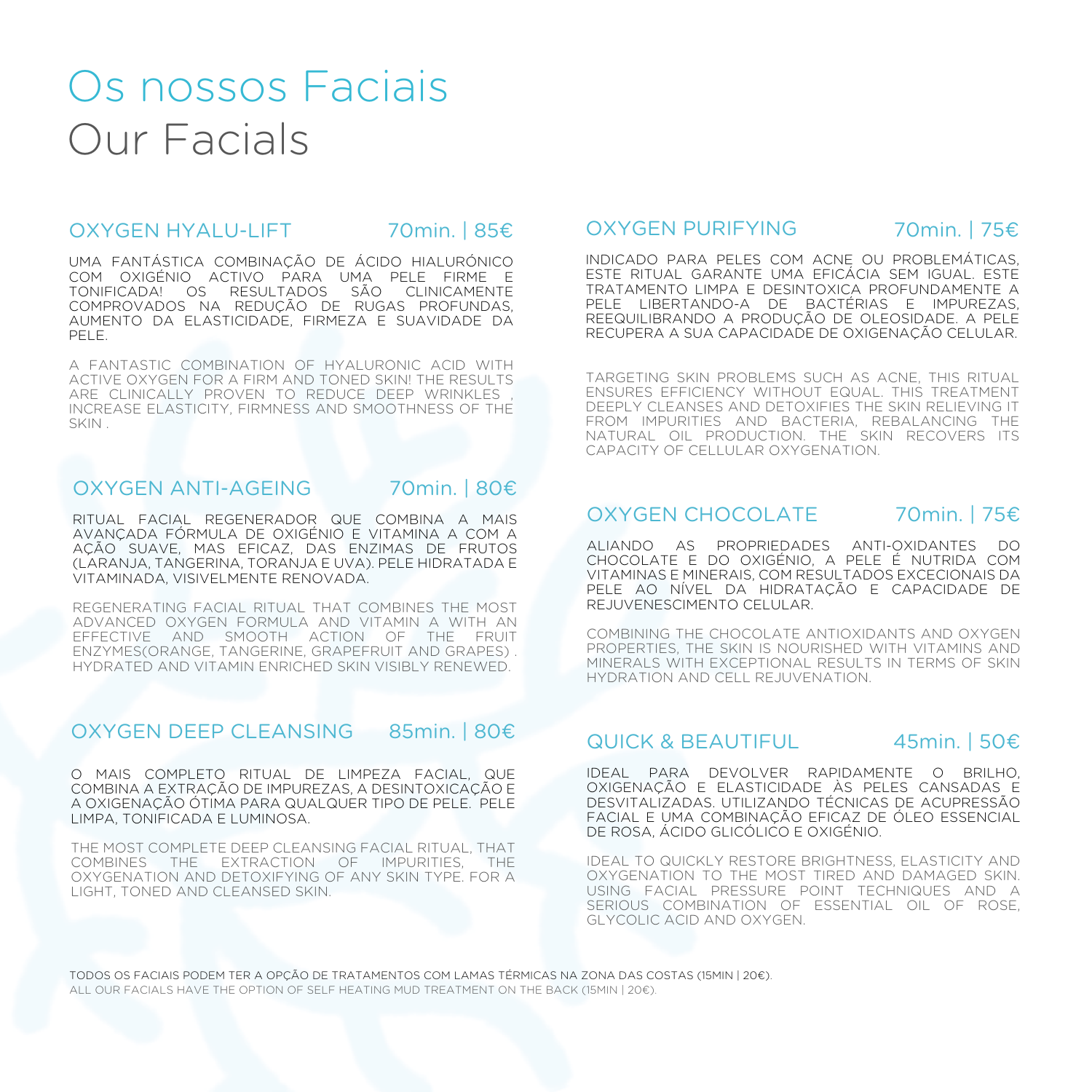## Especial Homem Men Special

#### MEN ANTI-AGEING RITUAL 70min. | 80€

UM RITUAL FACIAL ESPECÍFICO PARA A PELE MASCULINA, COM A MAIS AVANÇADA FÓRMULA DA PATENTE MUNDIAL KARIN HERZOG - A TERAPIA DE OXIGÉNIO E VITAMINA A. PELE REGENERADA, HOMOGÉNEA E VITAMINADA. UM VERDADEIRO EFEITO DE LIFTING NATURAL.

SPECIFIC FACIAL RITUAL FOR MEN'S SKIN, WITH THE MOST ADVANCED ANTI-AGEING WORLDWIDE PATENT FORMULA BY KARIN HERZOG, THE OXYGEN THERAPY AND VITAMIN A. FOR A FIRMER, UPLIFTED AND MORE YOUTHFUL LOOKING APPEARANCE.

### MEN PURIFYING OXYGEN RITUAL 70min. | 75€

EXCELENTE PARA COMBATER AS AGRESSÕES A QUE A PELE MASCULINA SE SUJEITA DIARIAMENTE, ESTE RITUAL COM PROPRIEDADES PURIFICANTES E SUAVIZANTES DEIXA A PELE LIMPA E HIDRATADA.

EXCELLENT TO FIGHT THE AGGRESSIONS THAT MALE SKIN SUFFERS EVERYDAY! THIS RITUAL HAS PURIFYING AND SOOTHING PROPERTIES THAT CLEANS AND HYDRATES THE YOUNG, SENSITIVE OR OILY SKIN.

### DETOX BACK TREATMENT 45min. | 70€

SIMULTANEAMENTE DESINTOXICANTE E RELAXANTE, ESTE TRATAMENTO DE COSTAS INCLUI ESFOLIAÇÃO, MASSAGEM DESCONTRATURANTE E A APLICAÇÃO DE UMA ARGILA DE AQUECIMENTO NATURAL ENRIQUECIDA COM LAMINARIA DIGITATA E OLIGOMER.

DETOXIFYING AND RELAXING, THIS TREATMENT INCLUDES EXFOLIATION, RELAXING MASSAGE AND THE APPLICATION OF A NATURALLY HEATED CLAY ENRICHED WITH LAMINARIA DIGITATA AND OLIGOMER .

## Our Journeys

#### PLAN YOUR JOURNEY (10% OFF)

ESCOLHA | CHOOSE

1 FACIAL/ FACIAL 1 TRATAMENTO CORPORAL/ BODY TREATMENT 1 MASSAGEM/ MASSAGE

### 3 DAYS JOURNEY (15% OFF)

DAY 1 - SEA BODY SCRUB DAY 2 - BLU HOLISTIC 55MIN. DAY 3 - FACIAL COM LAMA TERMAL | FACIAL WITH THERMAL MUD

#### 5 DAYS JOURNEY (20% OFF)

DAY 1 | SEA BODY SCRUB + LEG REVIVAL DAY 2 | FACIAL COM LAMA TERMAL | FACIAL WITH THERMAL MUD DAY 3 | DETOX TREATMENT DAY 4 | QUICK & BEAUTIFUL DAY 5 | OLIGOMER SPA

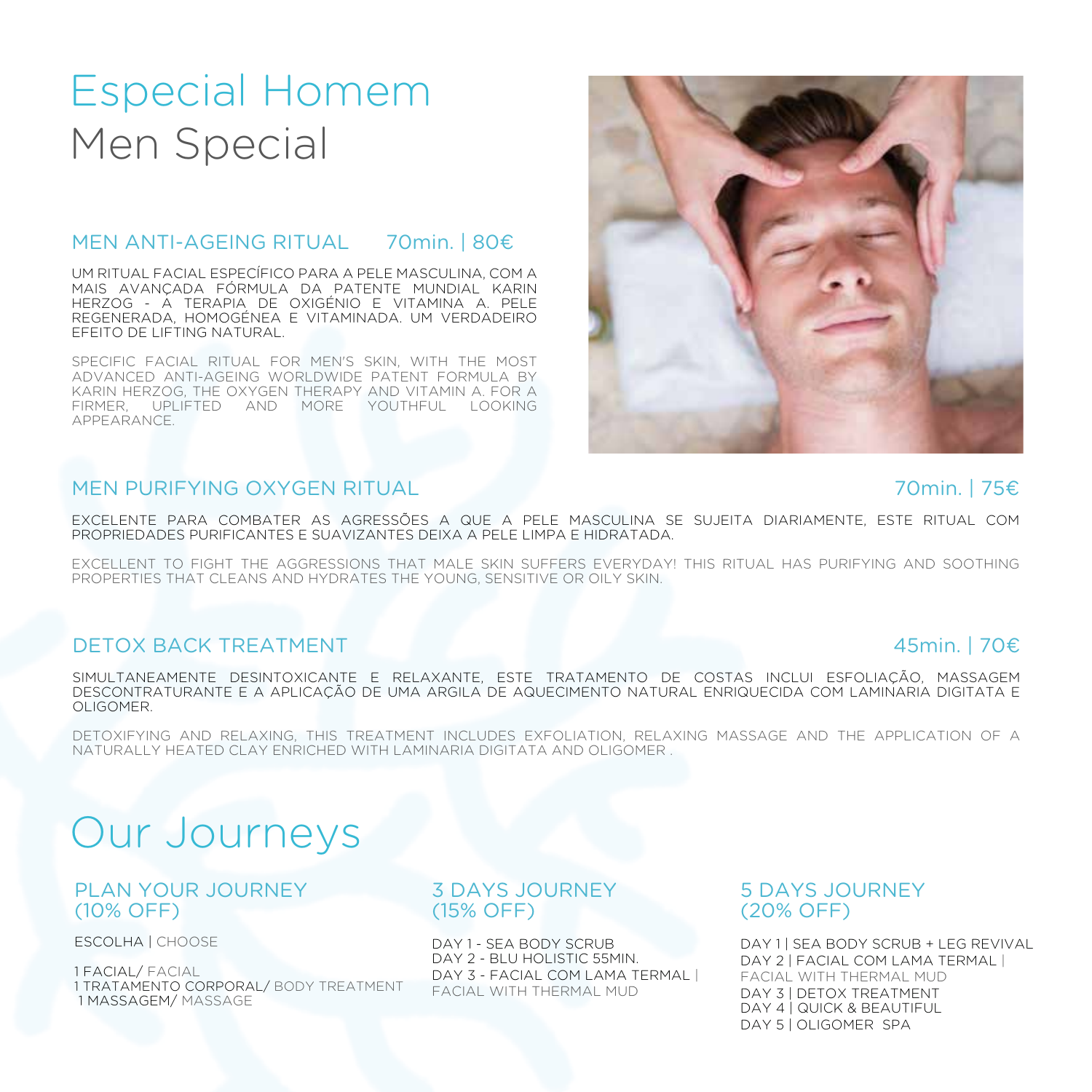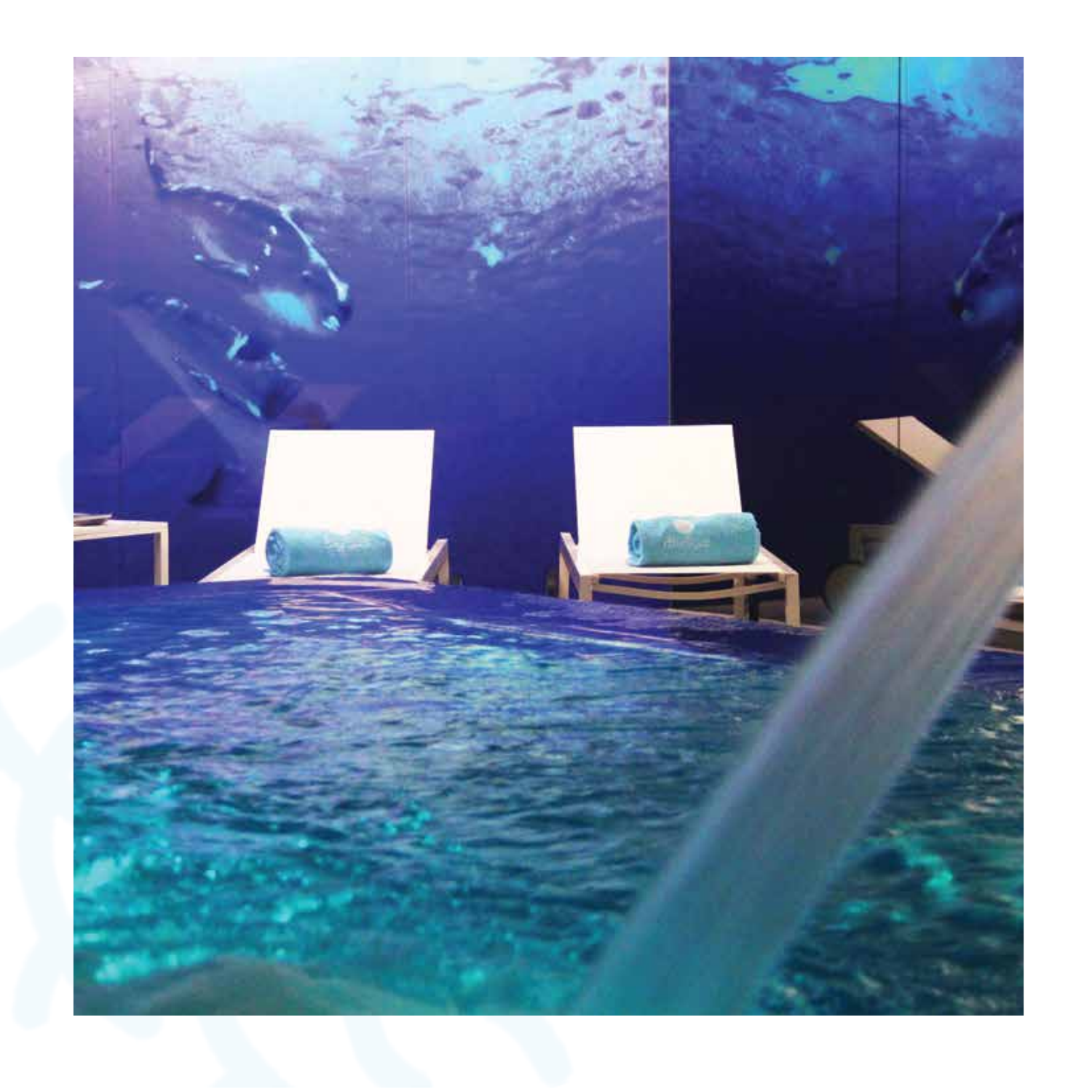### How to Spa

#### ESCOLHER E MARCAR UM RITUAL

SE PRECISAR DE AJUDA NA SELEÇÃO DO SEU TRATAMENTO, RECOMENDAMOS QUE CONTACTE DIRETAMENTE A RECEÇÃO DO SPA. TODOS OS TRATAMENTOS DEVEM SER RESERVADOS COM ANTECEDÊNCIA NA RECEÇÃO DO SPA, POR TELEFONE 210 730 103, OU ATRAVÉS DO E-MAIL (JUPITERLISBOA@BLUSPA.PT).

#### CHECK-IN NO SPA

ACONSELHAMOS QUE CHEGUE PELO MENOS 20 MINUTOS ANTES DA HORA MARCADA. A CHEGADA TARDIA AO SPA, IRÁ LIMITAR A SUA EXPERIÊNCIA.

#### POLÍTICA DE CANCELAMENTO

A NÃO COMPARÊNCIA OU DESMARCAÇÃO SEM AVISO PRÉVIO INFERIOR A 8 HORAS IMPLICA O PAGAMENTO DE 100% DA EXPERIÊNCIA.

#### SILÊNCIO

PEDIMOS QUE DESLIGUE O TELEMÓVEL E POR FAVOR, MANTENHA O TOM DE CONVERSA NO MÍNIMO.

#### CONDIÇÃO FISICA

POR FAVOR, INFORME-NOS DE QUALQUER CONDIÇÃO DE SAÚDE, ALERGIAS OU LESÕES QUE POSSAM AFETAR A ESCOLHA DO SEU TRATAMENTO AO FAZER A RESERVA. ALGUNS TRATAMENTOS PODEM NÃO SER ADEQUADOS PARA CLIENTES COM DETERMINADAS CONDIÇÕES.

#### GRÁVIDAS

TEMOS TRATAMENTOS ESPECÍFICOS PARA AS FUTURAS MAMÃS OU QUE AINDA ESTEJAM A AMAMENTAR. POR FAVOR, PERMITA QUE A NOSSA EQUIPA DO SPA A AJUDE A ESCOLHER O TRATAMENTO MAIS ADEQUADO.

#### AS SUAS PREFERÊNCIAS

O NÍVEL DE LUZ, A MÚSICA, A TEMPERATURA AMBIENTE OU A PRESSÃO EXERCIDA NA MASSAGEM PODEM SER PERSONALISADAS. DURANTE TODOS OS TRATAMENTOS, O TERAPEUTA GARANTE O SEU MÁXIMO CONFORTO, COBRINDO TODAS AS ÁREAS QUE NÃO ESTEJAM A SER TRATADAS.

#### PACOTES DE TRATAMENTOS

O BLU SPA POSSUI UM SISTEMA DE DESCONTOS EM PACOTES DE LIVRE MARCAÇÃO. EXISTEM PACOTES DE 6 SESSÕES (COM 10% DE DESCONTO) OU DE 10 SESSÕES (COM 15% DE DESCONTO). O NÃO COMPARECIMENTO OU CANCELAMENTO COM AVISO PRÉVIO INFERIOR A 8 HORAS IMPLICA O DÉBITO DA SESSÃO.

### How to Spa

#### CHOOSE AND BOOK A RITUAL

IF YOU REQUIRE HELP IN CHOOSING YOUR TREATMENT. CONTACT THE SPA RECEPTION. ALL TREATMENTS ARE SUBJECT TO PRIOR BOOKING AT THE SPA RECEPTION. TELEPHONE 210 730 103, OR BY E-MAIL (JUPITERLISBOA@BLUSPA.PT).

#### SPA CHECK-IN

WE ADVISE THAT YOU ARRIVE AT LEAST 20 MINUTES BEFORE YOUR BOOKING SO THAT YOU CAN ENJOY THE UNIQUE PREMISES AND FILL IN YOUR LIFESTYLE CONSULTATION. A LATE ARRIVAL AT THE SPA WILL LIMIT YOUR EXPERIENCE.

#### CANCELLATION POLICY

SHOULD YOU WISH TO CANCEL OR RESCHEDULE YOUR APPOINTMENT, LET US KNOW WITH 8 HOURS IN ADVANCE. CANCELATIONS WITHIN 8 HOURS OF THE APPOINTMENT TIME, A 100% CHARGE WITH BE APPLIED.

#### SILENCE

WE ASK YOU TO SWITCH OFF YOUR MOBILE PHONE AND KEEP YOUR TONE OF CONVERSATION TO A MINIMUM.

#### PHYSICAL CONDITION

PLEASE INFORM US ABOUT ANY HEALTH CONDITION. ALLERGIES OR INJURIES THAT COULD AFFECT YOUR CHOICE OF TREATMENT WHEN BOOKING. SOME TREATMENTS MAY NOT BE SUITABLE FOR CLIENTS WITH SPECIFIC CONDITIONS.

#### **PREGNANCY**

WE HAVE SPECIFIC TREATMENTS FOR MOTHERS-TO-BE OR BREAST-FEEDING MOTHERS. PLEASE ALLOW OUR SPA TEAM TO HELP YOU TO CHOOSE THE RIGHT TREATMENT.

#### YOUR PREFERENCES

LEVEL OF LIGHT, MUSIC, ROOM TEMPERATURE OR THE PRESSURE USED IN THE MASSAGE CAN BE PERSONALISED. THE THERAPIST WILL ENSURE YOUR MAXIMUM COMFORT, COVERING UP ALL AREAS THAT ARE NOT BEING TREATED.

#### TREATMENT PACKAGES

THE BLU SPA HAS A DISCOUNT SYSTEM FOR TREATMENT PACKAGES. THERE ARE PACKAGES OF 6 SESSIONS (WITH 10% DISCOUNT) OR 10 SESSIONS (WITH A 15% DISCOUNT). FAILURE TO SHOW OR CANCELLING WITHOUT 8 HOURS PRIOR WARNING WILL MEAN THE SESSION WILL BE DEBITED.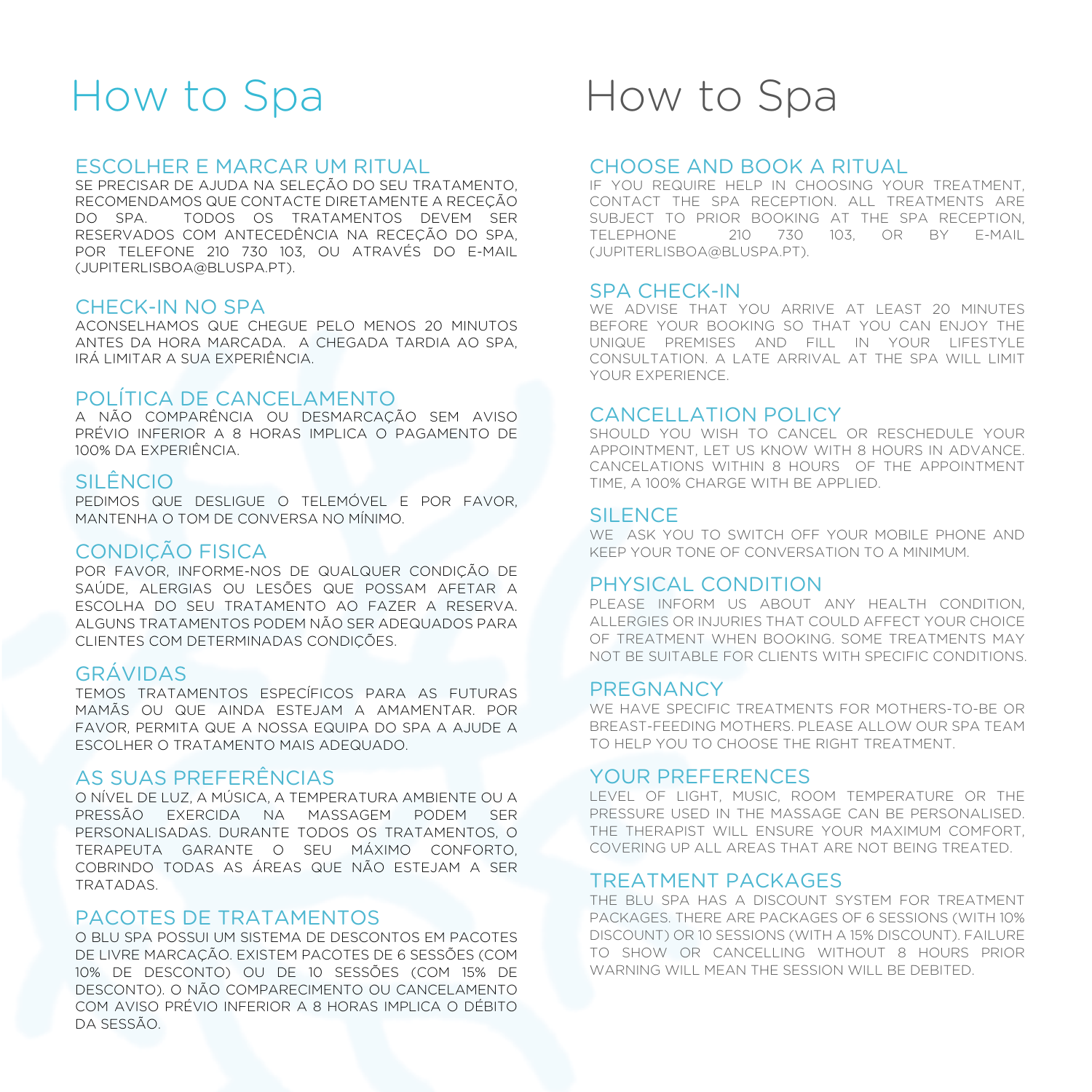#### HOMECARE

PARA CONTINUAR A EXPERIÊNCIA DE SPA EM SUA CASA, A MAIORIA DOS PRODUTOS UTILIZADOS NOS NOSSOS TRATAMENTOS ENCONTRAM-SE DISPONÍVEIS PARA VENDA NA RECEÇÃO DO SPA.

#### GIFT VOUCHERS

ESCOLHA O PRESENTE IDEAL PARA ALGUÉM ESPECIAL. POR FAVOR CONTACTE A RECEÇÃO PARA MAIS INFORMAÇÕES.

### **GRATIFICAÇÕES**

SE GOSTOU DO RITUAL E SEU TERAPEUTA EXCEDEU AS SUAS EXPECTATIVAS, PODE DEIXAR UMA GRATIFICAÇÃO NA RECEÇÃO DO SPA.

#### **PRECOS**

PREÇOS SUJEITOS A ALTERAÇÕES SEM AVISO PRÉVIO.

#### HOMECARE

TO CONTINUE THE SPA EXPERIENCE AT HOME, THE MAJORITY OF OUR PRODUCTS USED IN THE TREATMENTS ARE AVAILABLE FOR SALE AT THE SPA RECEPTION.

#### GIFT VOUCHERS

CHOOSE THE PERFECT GIFT FOR SOMEONE SPECIAL. PLEASE CONTACT THE SPA RECEPTION FOR MORE INFORMATION.

#### **GRATUITY**

IF YOU ENJOYED YOUR RITUAL AND YOUR THERAPY EXCEEDED YOUR EXPECTATIONS, YOU CAN LEAVE A TIP AT THE SPA RECEPTION.

#### PRICES

PRICES ARE SUBJECT TO CHANGE WITHOUT PRIOR WARNING. VAT INCLUDED AT THE CURRENT LEGAL RATE.